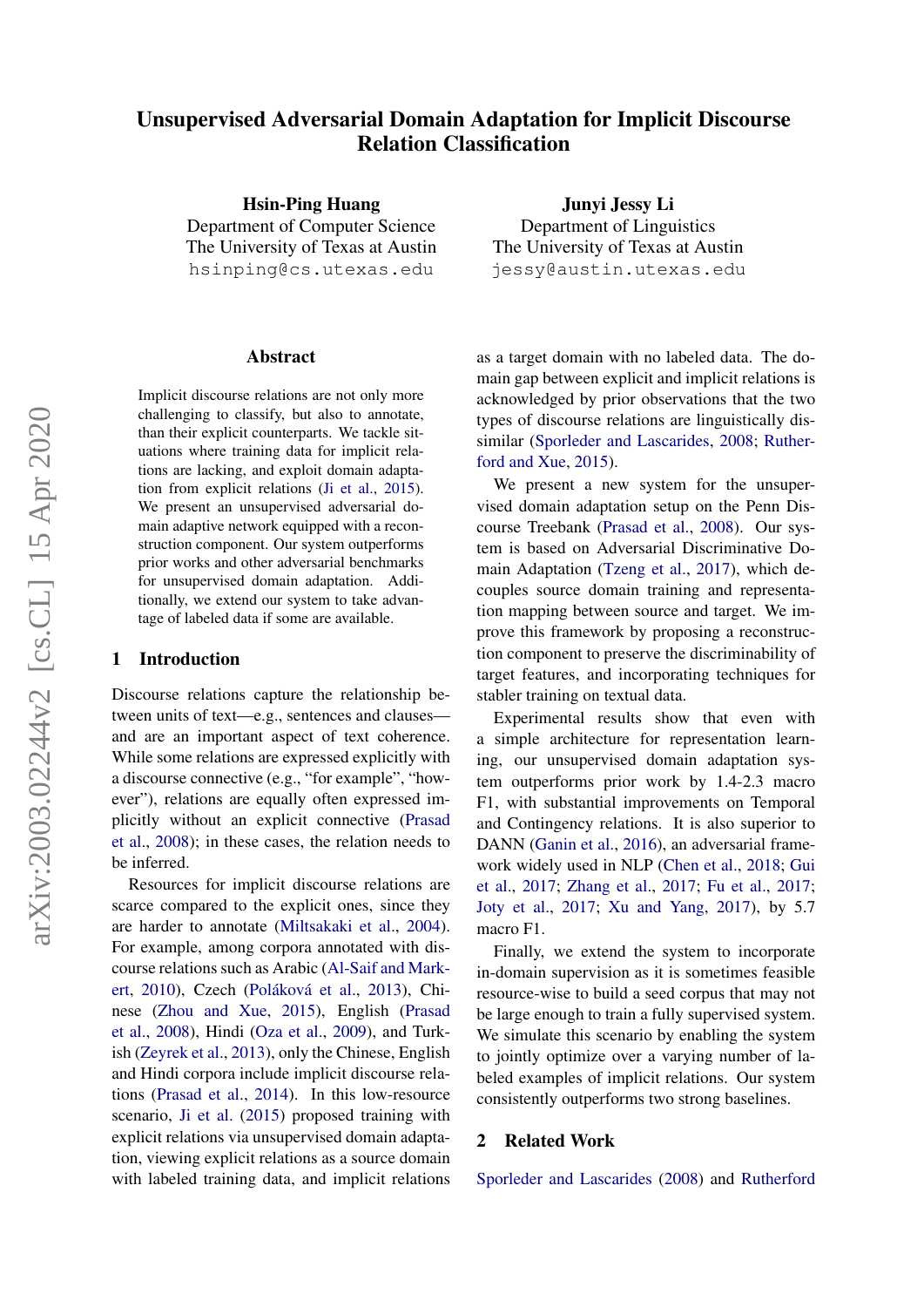[and Xue](#page-9-3) [\(2015\)](#page-9-3) observed that explicit and implicit relations are linguistically dissimilar, warranting an unsupervised domain adaptation approach in [Ji](#page-8-0) [et al.](#page-8-0) [\(2015\)](#page-8-0). They used a marginalized denoising autoencoder to obtain generalized feature representations across the source and target domains with a linear SVM as the classification model. Our system improves upon this work using an adversarial network; we further generalize our network to semi-supervised settings.

To supplement the training data of implicit discourse relations, prior works have used weak supervision from sentences with discourse connectives [\(Marcu and Echihabi,](#page-8-11) [2002;](#page-8-11) [Sporleder and](#page-9-2) [Lascarides,](#page-9-2) [2008;](#page-9-2) [Braud and Denis,](#page-8-12) [2014;](#page-8-12) [Ji et al.,](#page-8-0) [2015\)](#page-8-0), by analyzing connectives [\(Zhou et al.,](#page-9-7) [2010a](#page-9-7)[,b;](#page-9-8) [Biran and McKeown,](#page-8-13) [2013;](#page-8-13) [Rutherford](#page-9-3) [and Xue,](#page-9-3) [2015;](#page-9-3) [Braud and Denis,](#page-8-14) [2016;](#page-8-14) [Wu et al.,](#page-9-9) [2017\)](#page-9-9), using a multi-task framework with other corpora [\(Lan et al.,](#page-8-15) [2013;](#page-8-15) [Liu et al.,](#page-8-16) [2016;](#page-8-16) [Lan](#page-8-17) [et al.,](#page-8-17) [2017\)](#page-8-17), or utilizing cross-lingual data [\(Wu](#page-9-10) [et al.,](#page-9-10) [2016;](#page-9-10) [Shi et al.,](#page-9-11) [2017\)](#page-9-11). The important distinction between this work and the research above is that these are supervised systems that used all of the annotated *implicit* annotation from PDTB during training, while exploring non-PDTB corpora for additional, noisy discourse cues; on the contrary, our main goal is to assume no labeled training data for implicit discourse relations.

Unsupervised domain adaptation with adversarial networks has become popular in recent years; this type of approach generates a representation for the target domain with the goal that the discriminator unable to distinguish between the source and target domains. Prior works proposed both generative approaches [\(Liu and Tuzel,](#page-8-18) [2016;](#page-8-18) [Bousmalis et al.,](#page-8-19) [2017;](#page-8-19) [Sankaranarayanan](#page-9-12) [et al.,](#page-9-12) [2018;](#page-9-12) [Russo et al.,](#page-8-20) [2018\)](#page-8-20) and discriminative approaches [\(Ganin et al.,](#page-8-6) [2016;](#page-8-6) [Tzeng et al.,](#page-9-13) [2015,](#page-9-13) [2017\)](#page-9-4). The discriminative DANN algorithm from [Ganin et al.](#page-8-6) [\(2016\)](#page-8-6) is frequently used in NLP tasks [\(Chen et al.,](#page-8-7) [2018;](#page-8-7) [Gui et al.,](#page-8-8) [2017;](#page-8-8) [Zhang](#page-9-5) [et al.,](#page-9-5) [2017;](#page-9-5) [Fu et al.,](#page-8-9) [2017;](#page-8-9) [Joty et al.,](#page-8-10) [2017;](#page-8-10) [Xu](#page-9-6) [and Yang,](#page-9-6) [2017\)](#page-9-6). Our method builds upon Adversarial Discriminative Domain Adaptation [\(Tzeng](#page-9-4) [et al.,](#page-9-4) [2017\)](#page-9-4), shown to outperform DANN in visual domain adaptation but has not been used in NLP tasks. The key differences between the two are discussed in Section [3.](#page-1-0)

[Qin et al.](#page-8-21) [\(2017\)](#page-8-21) adopted adversarial strategies to supervised implicit discourse classification.

They train an adversarial model using implicit discourse relations with and without expert-inserted connectives. Note again that theirs is a fully supervised system using signals in addition to the implicit relation annotations themselves, while our main focus is unsupervised domain adaptation that does not train on implicit relations.

## <span id="page-1-0"></span>3 Model Architecture

To classify discourse relations, our system takes a pair of sentence arguments  $x$  as input, and outputs the discourse relation  $y$  between these two arguments. With unsupervised domain adaptation, we have examples  $(X_s, Y_s)$  from the source domain, i.e., explicit discourse relations, and unlabeled examples  $(X_t)$  from a target domain, i.e., implicit discourse relations.

We use ADDA [\(Tzeng et al.,](#page-9-4) [2017\)](#page-9-4) as our underlying framework for domain adaptation. ADDA first learns a discriminative representation for the classification task in the source domain, then learns a representation for the target domain that mimics the distribution of the source domain. The key insight here is asymmetric mapping, where the target representation is "updated" until it matches with the source, a process more similar to the original Generative Adversaial Networks [\(Goodfellow et al.,](#page-8-22) [2014\)](#page-8-22) than joint training as in DANN [\(Ganin et al.,](#page-8-6) [2016\)](#page-8-6). Intuitively, since ADDA learns distinct feature encoders for the source and target domains instead of using a shared encoder, the same network doesn't have to handle instances from different domains.

Summarized in Figure [1,](#page-2-0) we first pre-train a source encoder  $M_s$  and source classifier  $C$  (Sec-tion [3.1\)](#page-1-1), then train the target encoder  $M_t$  (initialized with  $M_s$ ) and discriminator D in an adversarial way, to minimize the domain discrepancy distance between the target representation distribution  $M_t(X_t)$  and that of the source  $M_s(X_s)$  (Section [3.2\)](#page-2-1). Eventually, the target feature space is trained to match the source, and the source classifier C can be directly used on the target domain.

#### <span id="page-1-1"></span>3.1 Base encoder and classifier

The source and target **encoders**  $M_s$  and  $M_t$  follow the same architecture;  $M_t$  is initialized to be  $M_s$  during adaptation. The encoders encode relation arguments into latent representations, and then feeds the representations into a classifier C to predict the discourse relation.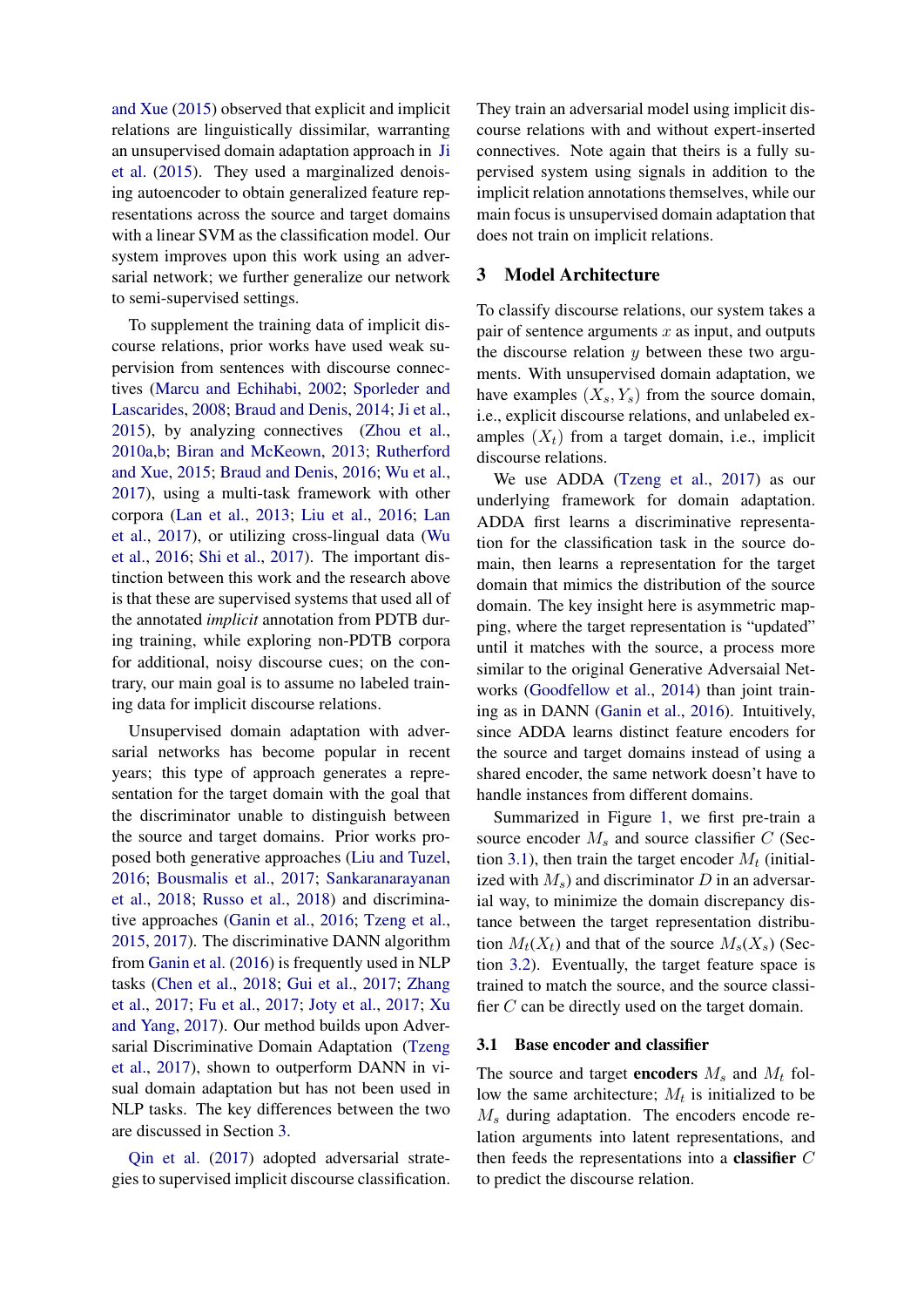<span id="page-2-0"></span>

Figure 1: The framework of our proposed adversarial domain adaptation model, containing the pre-training stage, the adversarial adaptation stage, and the testing stage. The dashed box shows the supervised component.

Encoder The encoder generates a representation for each argument with an inner-attention Bidirectional LSTM [\(Yang et al.,](#page-9-14) [2016\)](#page-9-14) shared between the two arguments. Then, the representations of the two arguments are concatenated to form the final representation, shown in Figure [2.](#page-2-2)

Specifically, we encode each word in an argument into its word embeddings, which are fed into a BiLSTM, to get the hidden representations  $z_i$  using a fully-connected layer  $W_c$  on top of the concatenated hidden states  $h_i = [\vec{h}_i, \vec{h}_i]$ . We then apply an attention mechanism to induce a distribution of weights over all tokens in the argument; the final argument representation  $Arg$  is a weighted sum of  $z_i$  based on the attention weights  $\alpha_i$ :

$$
z_i = W_c h_i + b_c
$$
  
\n
$$
u_i = \tanh(W_w h_i + b_w)
$$
  
\n
$$
\alpha_i = \frac{\exp(u_i^T u_w)}{\sum_i \exp(u_i^T u_w)}
$$
  
\n
$$
Arg = \sum_i \alpha_i z_i
$$
\n(1)

Where  $W_c, b_c, W_w, b_w, u_w$  are model parameters.

Classifier The classifier consists of a single fully-connected layer on top of the encoder, finished with a softmax classification layer.

The source encoder  $M_s$  and the classifier  $C$  are trained using a supervised loss:

$$
\min_{M_s, C} \mathcal{L}_{cls}(X_s, Y_s) =
$$
  

$$
\mathbb{E}_{(x_s, y_s)} - \sum_k \mathbb{1}[k = y_s] \log C(M_s(x_s)) \quad (2)
$$

<span id="page-2-2"></span>

Figure 2: Neural structure of inner-attention BiLSTM to encode relation argument pairs.

# <span id="page-2-1"></span>3.2 Unsupervised adversarial domain adaptation

We then learn a target encoder  $M_t$  to generate features for the target data which can be classified with classifier  $C$ , without assuming labels  $Y_t$  in the target domain. This is achieved by training a domain discriminator  $D$ , which classifies whether a feature is from the source or the target domain, and the target encoder  $M_t$ , that produces features similar to the source domain features and tries to fool the discriminator to predict the incorrect domain label.

The discriminator  $D$  is optimized according to a standard supervised loss:

<span id="page-2-4"></span>
$$
\min_{D} \mathcal{L}_{adv_D}(X_s, X_t, M_s, M_t) =
$$

$$
- \mathbb{E}_{x_s}[\log D(M_s(x_s))]
$$

$$
- \mathbb{E}_{x_t}[\log (1 - D(M_t(x_t)))] \quad (3)
$$

<span id="page-2-3"></span>D consists of two fully-connected layers on top of the encoder, finished with a softmax classification layer.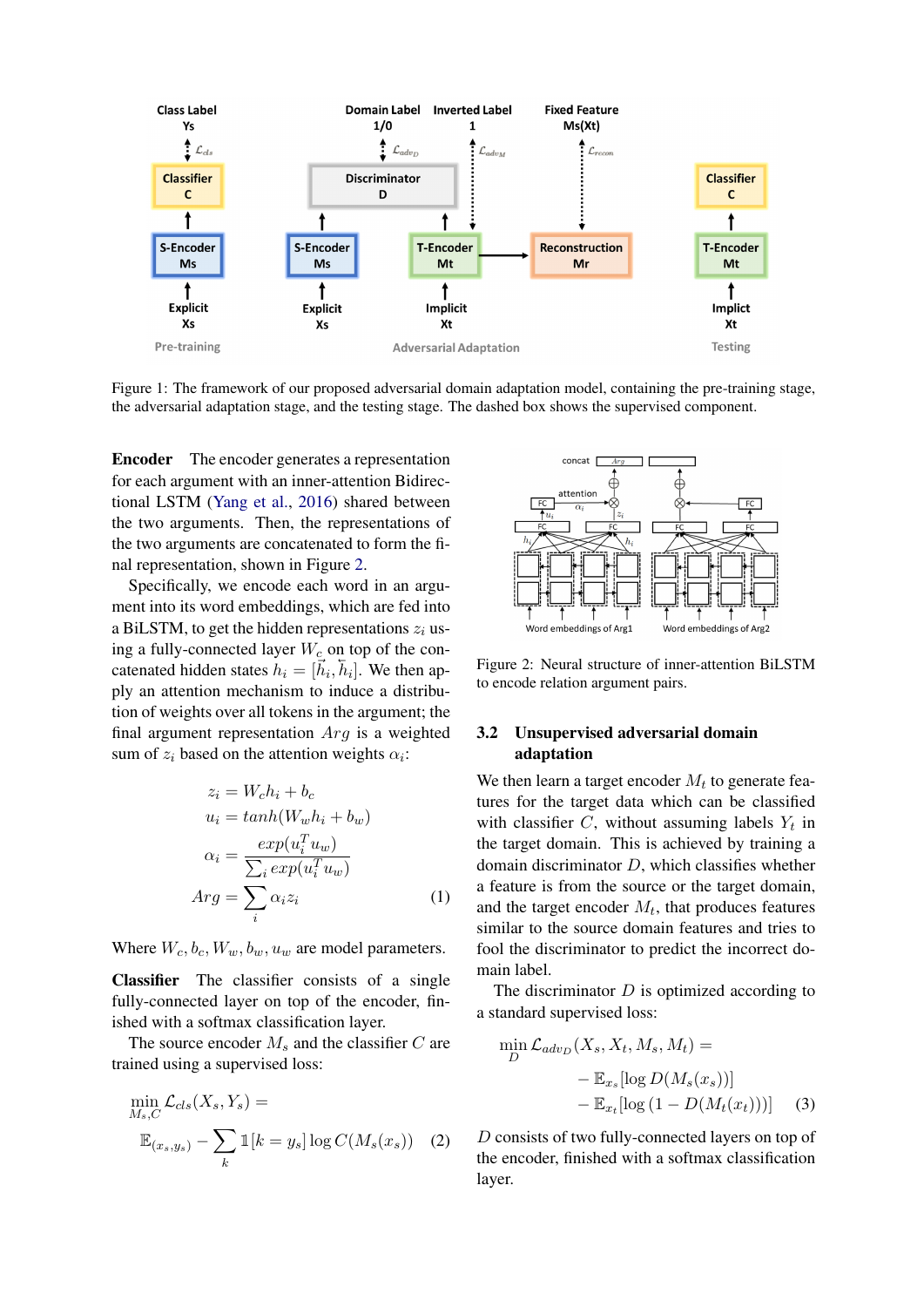The target encoder  $M_t$  is optimized according to a standard GAN loss with inverted labels:

$$
\min_{M_t} \mathcal{L}_{adv_M}(X_s, X_t, D) = -\mathbb{E}_{x_t}[\log D(M_t(x_t))]
$$
(4)

Spectral normalization To stabilize the training of the discriminator, we employ spectral normalization, a weight normalization technique [\(Miyato et al.,](#page-8-23) [2018\)](#page-8-23), which controls the Lipschitz constant of the discriminator function by constraining the spectral norm of each layer. Spectral normalization is easy to implement without tuning any hyper-parameters and has a small additional computational cost.

Label smoothing We utilize label smoothing [\(Szegedy et al.,](#page-9-15) [2016\)](#page-9-15) to regularize the classifier during pre-training, which prevents the largest logit from becoming much larger than all others, and therefore prevents overfitting and makes the classifier, trained in the source domain, more adaptable.

For a source domain training example  $x_s$  with ground-truth label  $y_s$  and ground-truth distribution  $q(k|x_s)$ , the classifier computes the classification probability over relation classes as  $p(k|x_s)$ for  $k \in \{1...K\}$ . With label smoothing, we replace the ground-truth label distribution  $q(k|x_s)$  in the standard cross-entropy loss as a linear combination of  $q(k|x_s)$  and a uniform distribution over classes  $u(k) = 1/K$ .

$$
\min_{M_s, C} \mathcal{L}_{cls}(X_s, Y_s) = -\sum_k q'(k) \log (p(k))
$$
  

$$
q'(k|x_s) = (1 - \epsilon) \mathbb{1}[k = y_s] + \epsilon/K
$$
 (5)

Reconstruction loss In order to classify the target representations using the source classifier, the target encoder is trained to produce representations that mimic the source domain representations in the adversarial training stage. Since there is no supervised loss applied in this stage, the target encoder may lose its ability to produce discriminative features that are helpful during classification. We propose a reconstruction loss to preserve the discriminability of the target encoder when adversarially adapting its features.

Since we initialize the target encoder with the source encoder, the initial representation (before domain adaptation) of a target instance  $x_t$  is the

<span id="page-3-0"></span>

<span id="page-3-1"></span>Figure 3: The reconstruction loss component augmenting our unsupervised adversarial domain adaptor.

representation of *target* instances produced by the *source* encoder  $M_s(x_t)$  (which is then fixed). After training,  $M_t(x_t)$  adapts to the source domain and becomes dissimilar to  $M_s(x_t)$ . The reconstruction loss encourages the target encoder to produce features that can be reconstructed back to  $M_s(x_t)$  (Figure [3\)](#page-3-0).

For a target example  $x_t$ , we learn a reconstruction mapping  $M_r$  that maps the target representation  $M_t(x_t)$  to  $M_s(x_t)$ :

$$
x_t \to M_t(x_t) \to M_r(M_t(x_t)) \approx M_s(x_t) \quad (6)
$$

The target encoder  $M_t$  and the reconstruction mapping  $M_r$  are optimized jointly with a reconstruction loss:

<span id="page-3-2"></span>
$$
\min_{M_t, M_r} \mathcal{L}_{recon}(X_t, M_s) =
$$
  

$$
\mathbb{E}_{x_t}[||M_r(M_t(x_t)) - M_s(x_t)||_2^2] \tag{7}
$$

 $M_r$  consists of three fully-connected layers on top of the encoder.

Unsupervised objective For unsupervised domain adaptation, our full objective is:

<span id="page-3-3"></span>
$$
\mathcal{L}^{unsup}(X_s, Y_s, X_t, M_s, M_t, D) =
$$
  
\n
$$
\min_{M_s, C} \mathcal{L}_{cls}(X_s, Y_s) +
$$
  
\n
$$
\min_{D} \mathcal{L}_{adv_D}(X_s, X_t, M_s, M_t) +
$$
  
\n
$$
\min_{M_t} \mathcal{L}_{adv_M}(X_s, X_t, D) +
$$
  
\n
$$
\min_{M_t, M_r} \mathcal{L}_{recon}(X_t, M_s)
$$
 (8)

# 3.3 Training

Summarized in Algorithm [1,](#page-4-0) the training procedure consists of three stages: pre-training, adversarial adaptation, and testing. During pre-training, we train the source encoder  $M_s$  and the classifier  $C$  according to Eq. $(2)$ . In the adversarial adaptation stage, we alternately train the discriminator D, target encoder  $M_t$ , and reconstruction mapping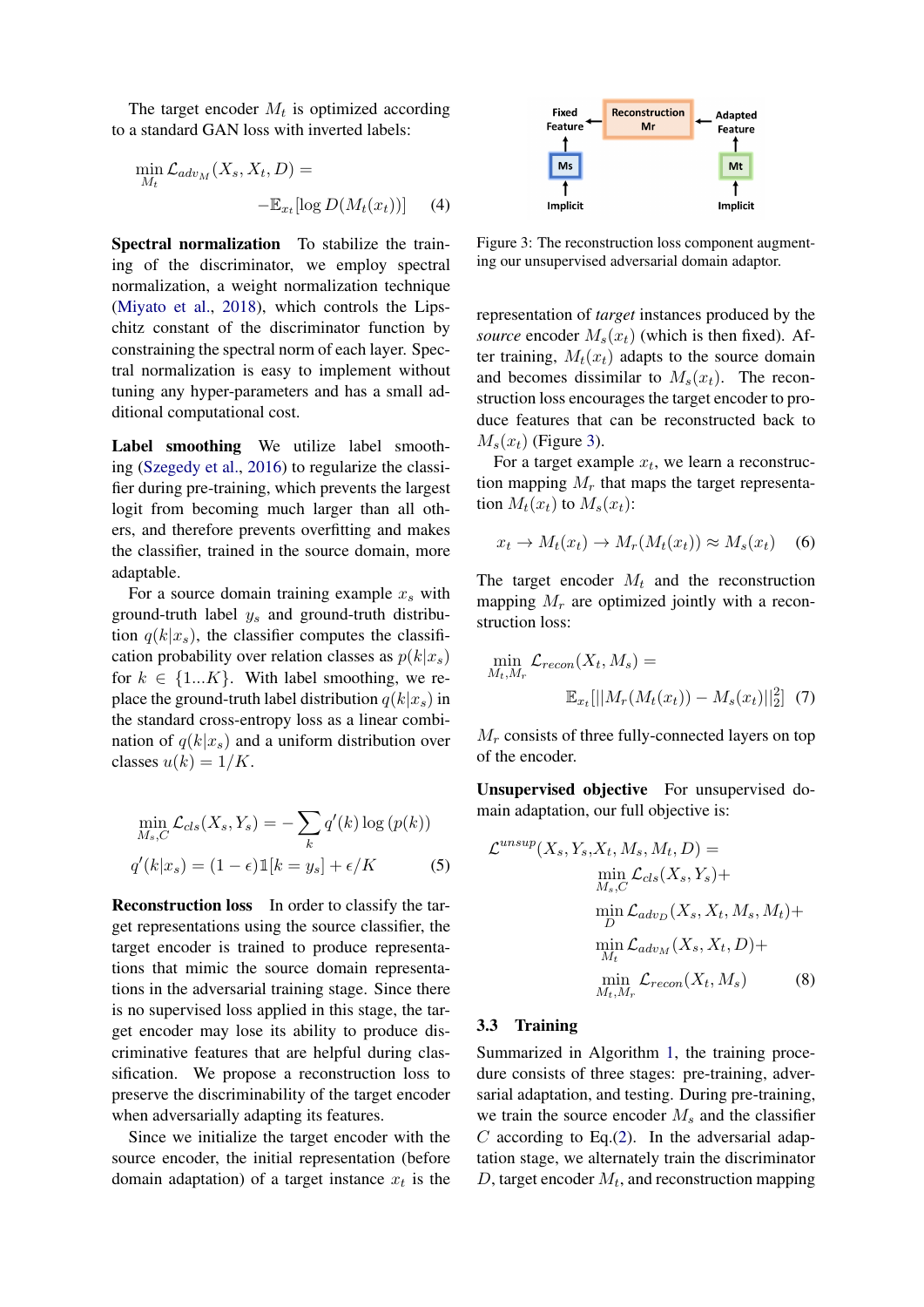|                                                        | <b>Input:</b> explicit sentences with labels $\{x_s, y_s\}$ |  |  |  |  |  |  |  |
|--------------------------------------------------------|-------------------------------------------------------------|--|--|--|--|--|--|--|
|                                                        | implicit sentences without labels $\{x_t\}$                 |  |  |  |  |  |  |  |
| <b>Notations:</b> source encoder $M_s$ , classifier C, |                                                             |  |  |  |  |  |  |  |
|                                                        | target encoder $M_t$ ,                                      |  |  |  |  |  |  |  |
|                                                        | reconstruction mapping $M_r$ ,                              |  |  |  |  |  |  |  |
|                                                        | domain discriminator $D$                                    |  |  |  |  |  |  |  |
|                                                        | 1 Train $M_s$ , C through Eq.(2) with $\{x_s, y_s\}$ ;      |  |  |  |  |  |  |  |
|                                                        | 2 Initialize $M_t$ as $M_s$ ;                               |  |  |  |  |  |  |  |
|                                                        | 3 Repeat                                                    |  |  |  |  |  |  |  |
| $\overline{4}$                                         | Train D through Eq.(3) with $\{x_s, x_t\}$ and train $M_t$  |  |  |  |  |  |  |  |
|                                                        | through Eq.(4) with $\{x_t\}$ ;                             |  |  |  |  |  |  |  |
| 5                                                      | Train $M_t$ , $M_r$ through Eq.(7) with $\{x_t\}$ ;         |  |  |  |  |  |  |  |

<span id="page-4-0"></span>**Output:**  $M_t$  and  $C$  for relation prediction

 $M_r$  according to Eq.[\(3\)](#page-2-4), Eq.[\(4\)](#page-3-1), Eq.[\(7\)](#page-3-2). Finally, we test the model using the target encoder  $M_t$  and classifier  $C$ . The steps (lines 4 and 5) in the Repeat loop execute once in one iteration, and we optimized the model in two-step units.

# 4 Unsupervised Domain Adaptation Experiments

We first evaluate our model for the default task: unsupervised domain adaptation from explicit discourse relations to implicit discourse relations.

#### 4.1 Settings

Data We train and test our model on the PDTB, following the experimental setup of [Ji et al.](#page-8-0) [\(2015\)](#page-8-0). The test examples are implicit relation instances from PDTB sections 21-22. The explicit training set consists of explicit examples from sections 02-20 and 23-24, and the explicit development set consists of the explicit examples from sections 00-01. The implicit training set and the implicit development set consist of examples from the same sections as the explicit sets. Evaluation is done for the first-level relations—Temporal, Comparison, Contingency, and Expansion. Table [1](#page-4-1) summarizes the statistics of the four top-level implicit and explicit discourse relations in the PDTB.

Training Details We early-stopped training for both stages before total convergence if the macro F1 on the development set does not improve. During pre-training (Line 1 in Algorithm [1\)](#page-4-0), we train and validate the model on the explicit training and development set. Early stopping happened after around 20 epochs. During adversarial adaptation (lines 4 and 5 in Algorithm 1), we train the model on the explicit and implicit training sets *without relation labels*  $Y_t$ , and validate on the implicit de-

<span id="page-4-1"></span>

|             | Explicit |     | Implicit |     |      |
|-------------|----------|-----|----------|-----|------|
| Relation    | Train    | Dev | Train    | Dev | Test |
| Temporal    | 2904     | 288 | 704      | 68  | 54   |
| Contingency | 2792     | 181 | 3622     | 276 | 287  |
| Comparison  | 4674     | 366 | 2104     | 146 | 191  |
| Expansion   | 5342     | 450 | 7394     | 556 | 651  |

Table 1: The number of examples of the four top level discourse relations in PDTB 2.0.

velopment set<sup>[1](#page-4-2)</sup>. Early stopping happened after around 5 epochs (with lines 4 and 5 executed once in each epoch).

Model configuration The hyperparameters, as well as the number of fully connected layers for the classifier  $C$ , discriminator  $D$  and the reconstruction mapping  $M_r$ , are all set according to the performance on the development sets. We first set the hyper-parameters of the encoders  $M_s$ ,  $M_t$  and classifier C based on development performance during the pre-training stage. Then, we set the hyper-parameters of D and  $M_r$  based on development performance of the adaptation stage.

We use GloVe [\(Pennington et al.,](#page-8-24) [2014\)](#page-8-24) for word embeddings with dimension 300. The maximum argument length is set to 80. The encoder contains an inner-attention BiLSTM with dimension 50, producing a representation with dimension 200 for each example. The discriminator D consists of 2 hidden layers with 200 and 200 neurons on each layer. The reconstruction mapping  $M_r$  contains 3 hidden layers with 120, 15 and 120 neurons on each layer. The label smoothing parameter  $\epsilon$  is 0.1. We use Adam [\(Kingma](#page-8-25) [and Ba,](#page-8-25) [2015\)](#page-8-25) with learning rate 1e-4 for the base encoder and classifier, and 1e-6 for the adversarial domain adapter. We use SGD optimizer with learning rate 1e-2 for the reconstruction component. All the models were implemented using Py-Torch [\(Paszke et al.,](#page-8-26) [2017\)](#page-8-26) and adapted from [Con](#page-8-27)[neau et al.](#page-8-27) [\(2017\)](#page-8-27).

#### 4.2 Systems

We experiment with three settings:

**Implicit**  $\rightarrow$  **Implicit** A supervised implicit discourse relation classifier using the base encoder and classifier, optimizing the standard crossentropy loss, using the full implicit training and

<span id="page-4-2"></span><sup>&</sup>lt;sup>1</sup>Using a development set in the target domain is common in unsupervised domain adaptation [\(Ganin et al.,](#page-8-6) [2016;](#page-8-6) [Liu](#page-8-18) [and Tuzel,](#page-8-18) [2016;](#page-8-18) [Tzeng et al.,](#page-9-4) [2017;](#page-9-4) [Bousmalis et al.,](#page-8-19) [2017;](#page-8-19) [Russo et al.,](#page-8-20) [2018\)](#page-8-20)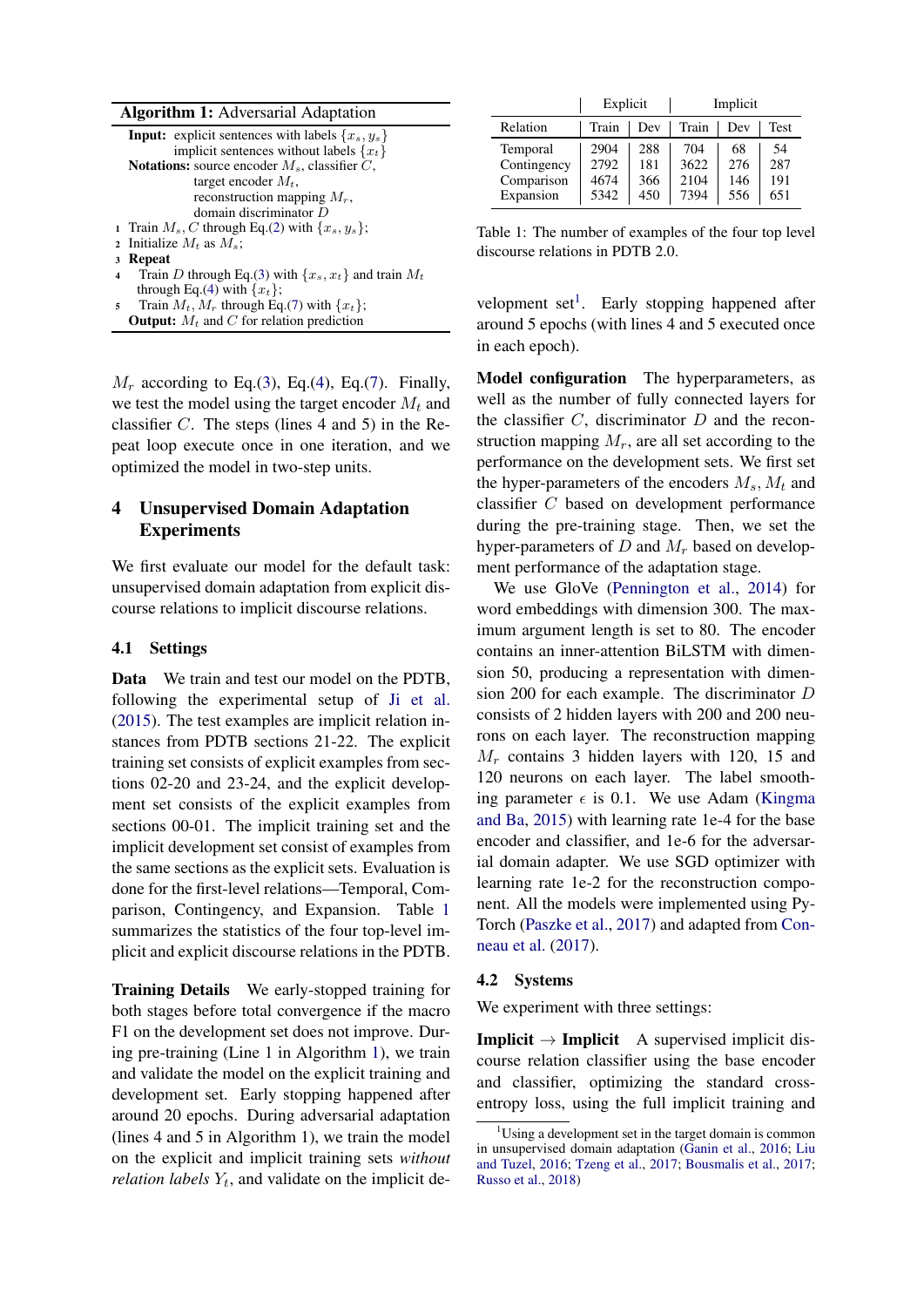<span id="page-5-0"></span>

|                                                                                                                         | Temporal                                  | Contingency                               | Comparison                                | Expansion                                 | Macro $F_1$                               |
|-------------------------------------------------------------------------------------------------------------------------|-------------------------------------------|-------------------------------------------|-------------------------------------------|-------------------------------------------|-------------------------------------------|
| Implicit $\rightarrow$ Implicit                                                                                         | 25.53                                     | 41.02                                     | 30.35                                     | 65.38                                     | 40.57                                     |
| $Explicit \rightarrow Implicit$<br>+Domain Adaptation<br>+Spectral Normalization<br>+Label Smoothing<br>+Reconstruction | 22.22<br>30.62<br>30.20<br>31.58<br>31.25 | 22.35<br>42.71<br>45.42<br>46.40<br>48.04 | 23.06<br>25.00<br>21.90<br>24.64<br>25.15 | 57.86<br>52.23<br>58.72<br>58.03<br>59.15 | 31.37<br>37.64<br>39.06<br>40.16<br>40.90 |
| (Ji et al., $2015$ )<br>+weak supervision<br><b>DANN</b>                                                                | 19.26<br>20.35                            | 41.39<br>42.25<br>34.20                   | 25.74<br>26.32<br>25.74                   | 68.08<br>68.92                            | 38.62<br>39.46<br>35.21                   |
|                                                                                                                         | 26.19                                     |                                           |                                           | 54.70                                     |                                           |

Table 2: Per-class and macro average F1 (%) of unsupervised domain adaptation from explicit to implicit relations.

development sets. This model does not use the explicit relations.

from non-PDTB sources.[2](#page-5-1)

Explicit  $\rightarrow$  Implicit A discourse relation classifier using the explicit training set and implicit development set, optimizing the standard crossentropy loss. This serves as a baseline without any domain adaptation.

Domain adaptation Our full adaptation model trained on the explicit training set, and adapted to the implicit training set without relation labels. We perform ablation study with different extensions describe in Section [3:](#page-1-0) spectral normalization, label smoothing, and reconstruction loss.

For *benchmarking*, we train an unsupervised domain adaptation system using DANN [\(Ganin](#page-8-6) [et al.,](#page-8-6) [2016\)](#page-8-6), which jointly learns domain-invariant representations and the classifier and is often used in NLP (c.f. Section [2\)](#page-0-0). We use the same encoder, classifier and discriminator structures, with parameters tuned on the implicit development data. The system is optimized using Adam with learning rate 2e-4 and the adaptation parameter 0.25, chosen between 0.01 and 1 on a logarithmic scale.

# 4.3 Results

To evaluate our model, we train four-way classifiers and report per-class and macro F1 scores. Table [2](#page-5-0) tabulates the experimental results for unsupervised domain adaptation.

We also show reported results from [Ji et al.](#page-8-0) [\(2015\)](#page-8-0). Even though they trained four binary classifiers (instead of doing multi-class classification), it is the only prior work exploring unsupervised domain adaptation for implicit discourse relation classification. We include two settings: their best system with labeled data from PDTB explicit relations only (and an implicit development set), and their system with additional weak supervision

Our full system achieves the best average F1 measure, a 9.53% absolute increase from Explicit  $\rightarrow$  Implicit. It also performs 2.28% better than [Ji et al.](#page-8-0) [\(2015\)](#page-8-0)'s model trained without weak supervision, and 1.44% better than their model trained with weak supervision. The full system achieved an average F1 comparable to the supervised Implicit  $\rightarrow$  Implicit, while [Ji et al.](#page-8-0) [\(2015\)](#page-8-0)'s models did not. Comparing with DANN, our system achieved superior performance for 3 of the 4 relations, showing that training target representations and the classifier in two stages outperforms doing both jointly.

The largest improvements from the Explicit  $\rightarrow$ Implicit baseline are from Temporal (from 22.22 to 31.25) and Contingency (from 22.35 to 48.04) relations. Our system performs ∼11% better for Temporal, and ∼6% better for Contingency, than [Ji et al.](#page-8-0) [\(2015\)](#page-8-0)'s binary classifiers. The Comparison and Expansion relations improved by about 2% from the baseline, a smaller improvement compared to the other two relations. Our Comparison performance is comparable with [Ji et al.](#page-8-0) [\(2015\)](#page-8-0)'s model without weak supervision.

Notably, the performance for Expansion dropped after domain adaptation (without extensions) by about 5%. We suspect that this is because the distributions of Expansion among other relations are very different (33% for explicit and 53% for implicit, c.f. Table [1\)](#page-4-1). By applying Spectral Normalization, the performance improved and surpassed Explicit→Implicit.

Component-wise, Spectral Normalization helps two of the four relations (Contingency and Expansion), but hurts the performance of Comparison.

<span id="page-5-1"></span> $2$ The weakly labeled data includes sentences extracted from 1000 CNN articles, with explicit discourse connectives but without annotated discourse relations.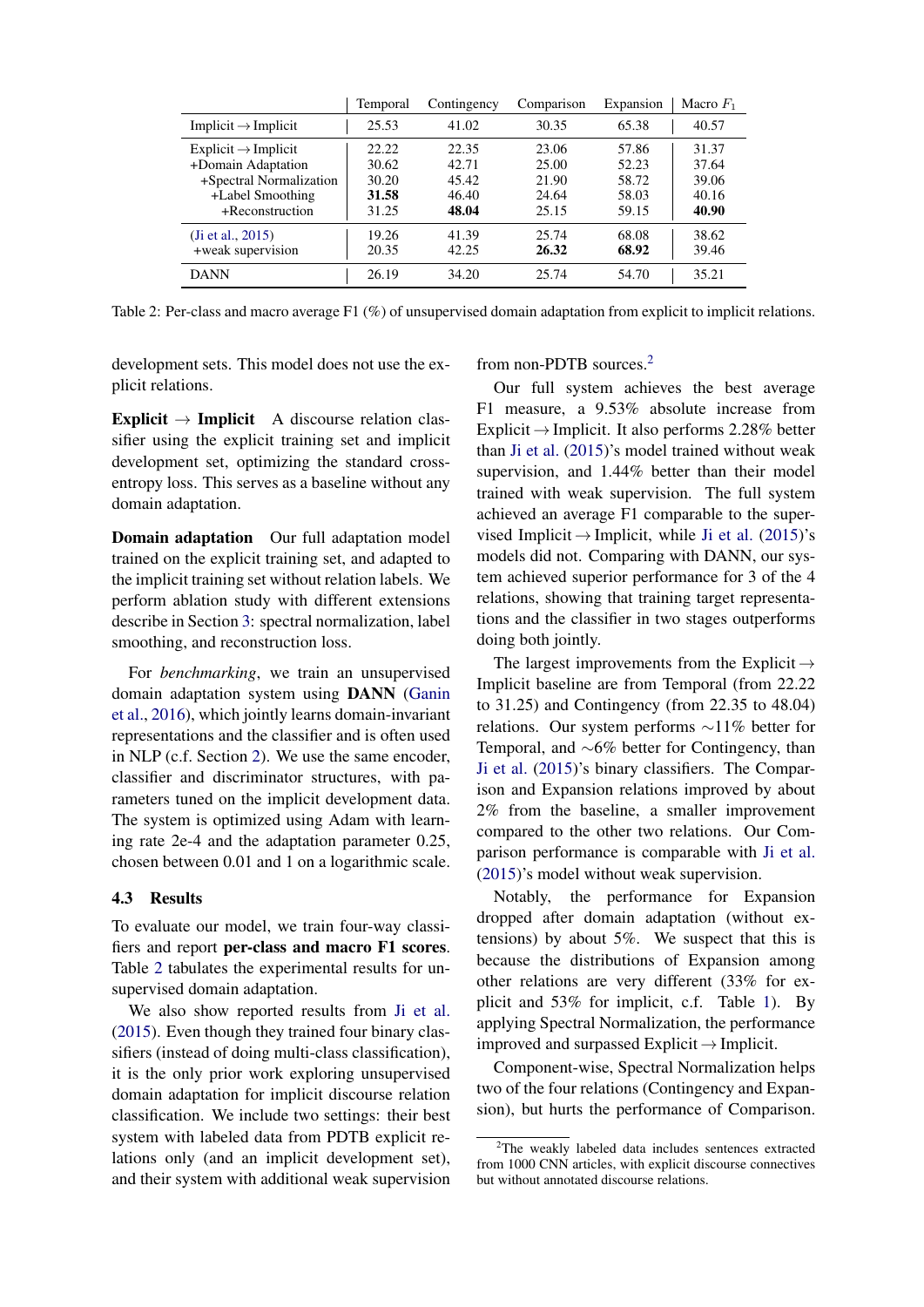<span id="page-6-0"></span>

Figure 4: Normalized confusion matrices before and after unsupervised domain adaptation.

Label smoothing improves performance for all relations except Expansion; applying the reconstruction loss improves performance for all relations except Temporal. Overall, the best result on this task is to incorporate all components.

Error analysis Figure [4](#page-6-0) shows the normalized confusion matrices before and after unsupervised domain adaptation. Before adaptation, Temporal and Contingency relations are often misclassified as Expansion, which is substantially improved after adaptation. The improvement in F score for Comparison is milder due to lower precision and higher recall, which is also reflected in the matrices. Finally, the drop of performance in Expansion adaptation can be traced through increased confusion between Expansion and Contingency.

## 5 How about a little supervision?

We have so far presented an unsupervised domain adaptation system that is not trained on any labels  $Y_t$  in the target domain. However, it is sometimes feasible to have some seed annotation that can be used to improve prediction. Hence we extend the model with an optional supervised component. We evaluate this extension by gradually

<span id="page-6-1"></span>

Figure 5: An extension component to incorporate supervision with our unsupervised adversarial domain adaptor.

adding labeled examples of implicit discourse relations, simulating situations when different numbers of labeled examples are available.

## 5.1 Incorporating supervision

We extend the model with a supervised component, where a subset  $X_t^L \subseteq X_t$  has labels  $Y_t^L$ . Illustrated in Figure [5,](#page-6-1) we jointly optimize the target encoder  $M_t$  and the classifier C according to an additional supervised loss:

<span id="page-6-2"></span>
$$
\min_{M_t, C} \mathcal{L}_{sup}(X_t^L, Y_t^L) =
$$
  

$$
\mathbb{E}_{(x_t^L, y_t^L)} - \sum_k \mathbb{1}[k = y_t^L] \log C(M_t(x_t^L))
$$
 (9)

Effectively, we encourage the target encoder to jointly extract more discriminative features for all target examples  $(X_t)$ , and learning target domain representations close to the source.

The full objective incorporates supervision of the in-domain labels by adding  $\mathcal{L}_{sup}(X_t^L, Y_t^L)$  to the unsupervised objective:

<span id="page-6-3"></span>
$$
\mathcal{L}^{sup}(X_s, Y_s, X_t, M_s, M_t, D) =
$$
  

$$
\mathcal{L}^{unsup}(X_s, Y_s, X_t, M_s, M_t, D) +
$$
  

$$
\min_{M_t, C} \mathcal{L}_{sup}(X_t^L, Y_t^L)
$$
 (10)

#### 5.2 Data and settings

We synthesize the labeled target subset  $(X_t^L, Y_t^L)$  $(X_t^L \subseteq X_t)$  by randomly extracting subsets from the implicit training set and get their labels. The sizes of this subset range from 1382 to 13824 with a stepsize of 1382. Note that we use the entire implicit training set  $(X_t$  without relation labels  $Y_t$ ) in the adversarial adaptation process as unlabeled data in the target domain, and the sampled labeled data is used in the supervised component only.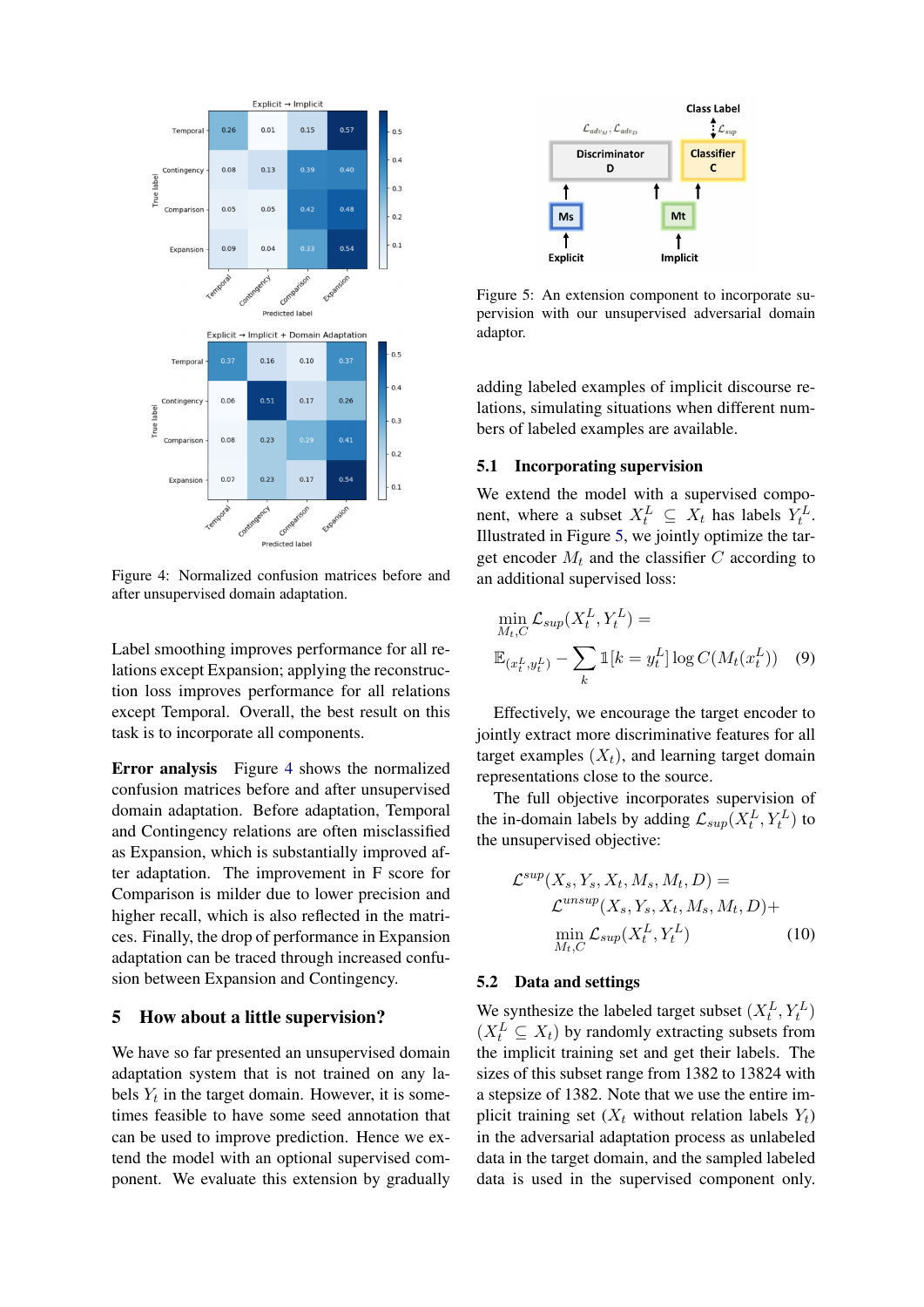<span id="page-7-1"></span>

Figure 6: The average F1 (%) with varying numbers of labeled implicit relation training data.

We use the same hyper-parameters as the unsupervised experiment, except that we tune the learning rate on the implicit development set.

#### 5.3 Systems

We compare three settings:

Supervised baseline The encoder and classifier trained on the sampled implicit instances  $(X_t^L, Y_t^L)$ , optimizing Eq.[\(9\)](#page-6-2).

Pre-training baseline Our model with the supervised component, but without the domain adaptation component. This setting is equivalent to pre-training on the explicit instances then finetuning on the sampled implicit instances. This is trained on the explicit training set  $(X_s, Y_s)$ , plus the sampled implicit instances  $(X_t^L, Y_t^L)$ , optimizing Eq. $(5)$  and Eq. $(9)$ .

Semi-supervised domain adaptation Our full model with both the supervised and adaptation components, optimizing Eq.[\(10\)](#page-6-3). The supervised component uses the sampled implicit instances  $(X_t^L, Y_t^L)$  for training.

# 5.4 Results

Since the added training data is randomly sampled, we average the performance across 3 different runs. Figure [6](#page-7-1) shows the average F1 measure (y-axis) of the above three supervised systems, with varying numbers of labeled implicit relation training data (x-axis). Standard errors are also shown in the graph.

Our full system outperforms both the supervised baseline and the pre-training baseline, regardless of the amount of labeled target data. This evaluation also reveals that the pre-training baseline also improves upon the supervised baseline across the board, which means that the performance of implicit relation classification can be improved with pre-training on explicit relations.

Finally, the macro F1 of our system using full supervision is 47.50. Since we focus on domain adaptation and used very simple encoders, we do not attempt to achieve state-of-the-art (e.g., [Dai](#page-8-28) [and Huang](#page-8-28) [\(2018\)](#page-8-28), [Bai and Zhao](#page-7-2) [\(2018\)](#page-7-2)). However this performance is on-par with many recent work using multi-task or GANs, including [Lan](#page-8-17) [et al.](#page-8-17) [\(2017\)](#page-8-17) (47.80), [Qin et al.](#page-8-21) [\(2017\)](#page-8-21) (44.38, Reproduced results on four-way classification), and [Liu et al.](#page-8-16) [\(2016\)](#page-8-16) (44.98). These results confirm that our framework generalizes well with respect to the amount of supervision in the target domain.

# 6 Conclusion

Our work tackles implicit discourse relation classification in a low resource setting that is flexible to the amount of supervision. We present a new system based on the adversarial discriminative domain adaptation framework [\(Tzeng et al.,](#page-9-4) [2017\)](#page-9-4) for unsupervised domain adaptation from explicit discourse relation to implicit discourse relation. We propose a reconstruction loss to preserve the discriminability of features during adaptation, and we generalize the framework to make use of possibly available seed data by jointly optimizing it with a supervised loss. Our system outperforms prior work and strong adversarial baselines on unsupervised domain adaptation, and works effectively with varying amount of supervision.

#### Acknowledgments

We thank Ray Mooney, Eric Holgate, and the anonymous reviewers for their helpful feedback. This work was partially supported by the NSF Grant IIS-1850153.

# **References**

- <span id="page-7-0"></span>Amal Al-Saif and Katja Markert. 2010. The leeds arabic discourse treebank: Annotating discourse connectives for arabic. In *LREC*.
- <span id="page-7-2"></span>Hongxiao Bai and Hai Zhao. 2018. Deep enhanced representation for implicit discourse relation recognition. In *COLING*.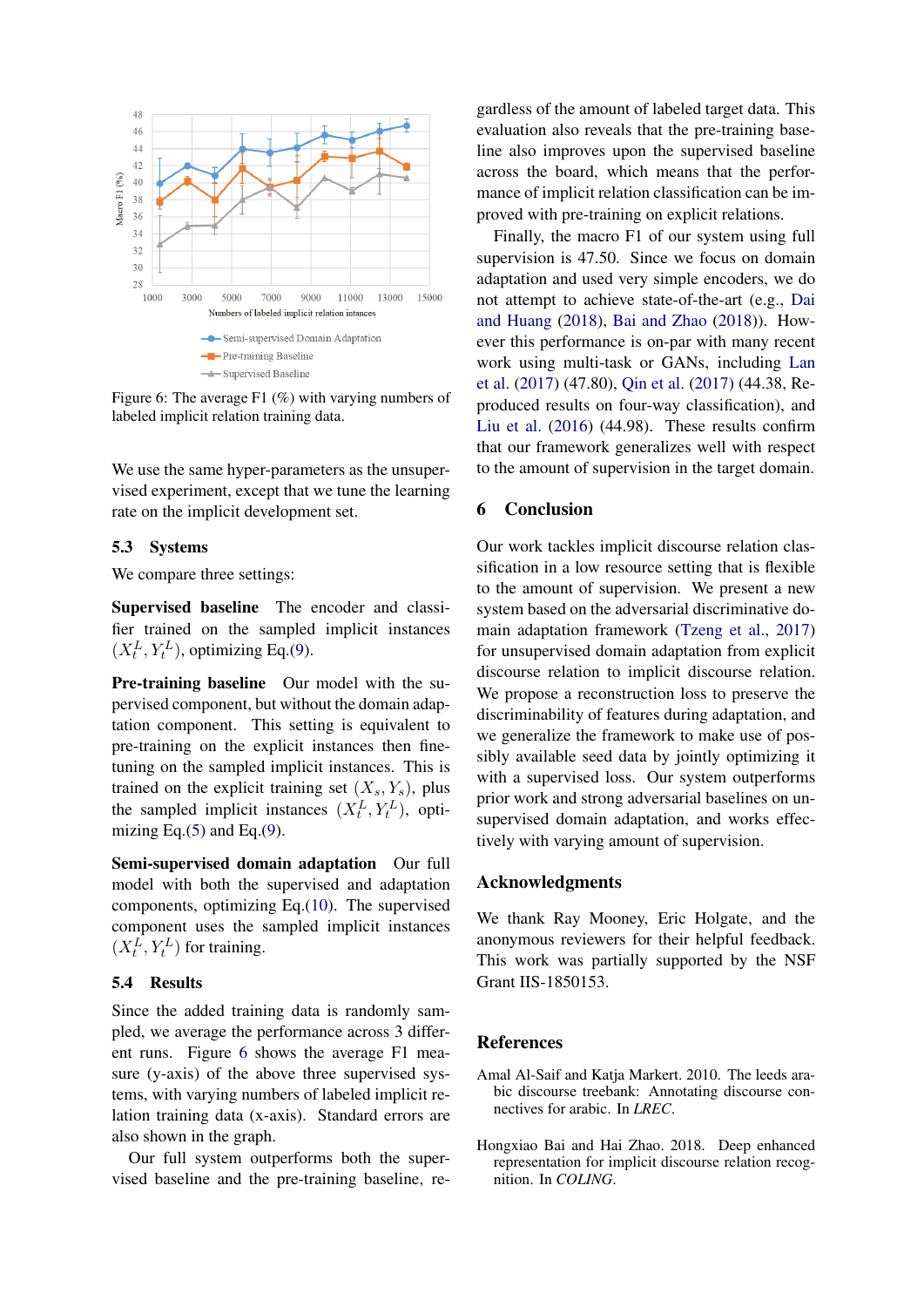- <span id="page-8-13"></span>Or Biran and Kathleen McKeown. 2013. Aggregated word pair features for implicit discourse relation disambiguation. In *ACL*.
- <span id="page-8-19"></span>Konstantinos Bousmalis, Nathan Silberman, David Dohan, Dumitru Erhan, and Dilip Krishnan. 2017. Unsupervised pixel-level domain adaptation with generative adversarial networks. In *CVPR*.
- <span id="page-8-12"></span>Chloé Braud and Pascal Denis. 2014. Combining natural and artificial examples to improve implicit discourse relation identification. In *COLING*.
- <span id="page-8-14"></span>Chloé Braud and Pascal Denis. 2016. Learning connective-based word representations for implicit discourse relation identification. In *EMNLP*.
- <span id="page-8-7"></span>Xilun Chen, Yu Sun, Ben Athiwaratkun, Claire Cardie, and Kilian Weinberger. 2018. Adversarial deep averaging networks for cross-lingual sentiment classification. *Transactions of the Association for Computational Linguistics*, 6:557–570.
- <span id="page-8-27"></span>Alexis Conneau, Douwe Kiela, Holger Schwenk, Loïc Barrault, and Antoine Bordes. 2017. Supervised learning of universal sentence representations from natural language inference data. In *EMNLP*.
- <span id="page-8-28"></span>Zeyu Dai and Ruihong Huang. 2018. Improving implicit discourse relation classification by modeling inter-dependencies of discourse units in a paragraph. In *NAACL*.
- <span id="page-8-9"></span>Lisheng Fu, Thien Huu Nguyen, Bonan Min, and Ralph Grishman. 2017. Domain adaptation for relation extraction with domain adversarial neural network. In *IJCNLP*.
- <span id="page-8-6"></span>Yaroslav Ganin, Evgeniya Ustinova, Hana Ajakan, Pascal Germain, Hugo Larochelle, François Laviolette, Mario Marchand, and Victor Lempitsky. 2016. Domain-adversarial training of neural networks. *Journal of Machine Learning Research*, 17(1):2096–2030.
- <span id="page-8-22"></span>Ian Goodfellow, Jean Pouget-Abadie, Mehdi Mirza, Bing Xu, David Warde-Farley, Sherjil Ozair, Aaron Courville, and Yoshua Bengio. 2014. Generative adversarial nets. In *NIPS*.
- <span id="page-8-8"></span>Tao Gui, Qi Zhang, Haoran Huang, Minlong Peng, and Xuanjing Huang. 2017. Part-of-speech tagging for twitter with adversarial neural networks. In *EMNLP*.
- <span id="page-8-0"></span>Yangfeng Ji, Gongbo Zhang, and Jacob Eisenstein. 2015. Closing the gap: Domain adaptation from explicit to implicit discourse relations. In *EMNLP*.
- <span id="page-8-10"></span>Shafiq Joty, Preslav Nakov, Lluís Màrquez, and Israa Jaradat. 2017. Cross-language learning with adversarial neural networks. In *CoNLL*.
- <span id="page-8-25"></span>Diederik P. Kingma and Jimmy Ba. 2015. Adam: A method for stochastic optimization. In *ICLR*.
- <span id="page-8-17"></span>Man Lan, Jianxiang Wang, Yuanbin Wu, Zheng-Yu Niu, and Haifeng Wang. 2017. Multi-task attentionbased neural networks for implicit discourse relationship representation and identification. In *EMNLP*.
- <span id="page-8-15"></span>Man Lan, Yu Xu, and Zhengyu Niu. 2013. Leveraging synthetic discourse data via multi-task learning for implicit discourse relation recognition. In *ACL*.
- <span id="page-8-18"></span>Ming-Yu Liu and Oncel Tuzel. 2016. Coupled generative adversarial networks. In *NIPS*.
- <span id="page-8-16"></span>Yang Liu, Sujian Li, Xiaodong Zhang, and Zhifang Sui. 2016. Implicit discourse relation classification via multi-task neural networks. In *AAAI*.
- <span id="page-8-11"></span>Daniel Marcu and Abdessamad Echihabi. 2002. An unsupervised approach to recognizing discourse relations. In *ACL*.
- <span id="page-8-2"></span>Eleni Miltsakaki, Rashmi Prasad, Aravind Joshi, and Bonnie Webber. 2004. The Penn Discourse Treebank. In *LREC*.
- <span id="page-8-23"></span>Takeru Miyato, Toshiki Kataoka, Masanori Koyama, and Yuichi Yoshida. 2018. Spectral normalization for generative adversarial networks. In *ICLR*.
- <span id="page-8-4"></span>Umangi Oza, Rashmi Prasad, Sudheer Kolachina, Dipti Misra Sharma, and Aravind Joshi. 2009. The Hindi Discourse Relation Bank. In *The Third Linguistic Annotation Workshop*.
- <span id="page-8-26"></span>Adam Paszke, Sam Gross, Soumith Chintala, Gregory Chanan, Edward Yang, Zachary DeVito, Zeming Lin, Alban Desmaison, Luca Antiga, and Adam Lerer. 2017. Automatic differentiation in pytorch. In *NIPS-W*.
- <span id="page-8-24"></span>Jeffrey Pennington, Richard Socher, and Christopher D. Manning. 2014. Glove: Global vectors for word representation. In *EMNLP*.
- <span id="page-8-3"></span>Lucie Poláková, Jiří Mírovský, Anna Nedoluzhko, Pavlína Jínová, Šárka Zikánová, and Eva Hajičová. 2013. Introducing the prague discourse treebank 1.0. In *IJCNLP*.
- <span id="page-8-1"></span>Rashmi Prasad, Nikhil Dinesh, Alan Lee, Eleni Miltsakaki, Livio Robaldo, Aravind Joshi, and Bonnie Webber. 2008. The Penn Discourse TreeBank 2.0. In *LREC*.
- <span id="page-8-5"></span>Rashmi Prasad, Bonnie Webber, and Aravind Joshi. 2014. Reflections on the Penn Discourse Treebank, comparable corpora, and complementary annotation. *Computational Linguistics*, 40(4):921–950.
- <span id="page-8-21"></span>Lianhui Qin, Zhisong Zhang, Hai Zhao, Zhiting Hu, and Eric Xing. 2017. Adversarial connectiveexploiting networks for implicit discourse relation classification. In *ACL*.
- <span id="page-8-20"></span>Paolo Russo, Fabio Maria Carlucci, Tatiana Tommasi, and Barbara Caputo. 2018. From source to target and back: symmetric bi-directional adaptive gan. In *CVPR*.